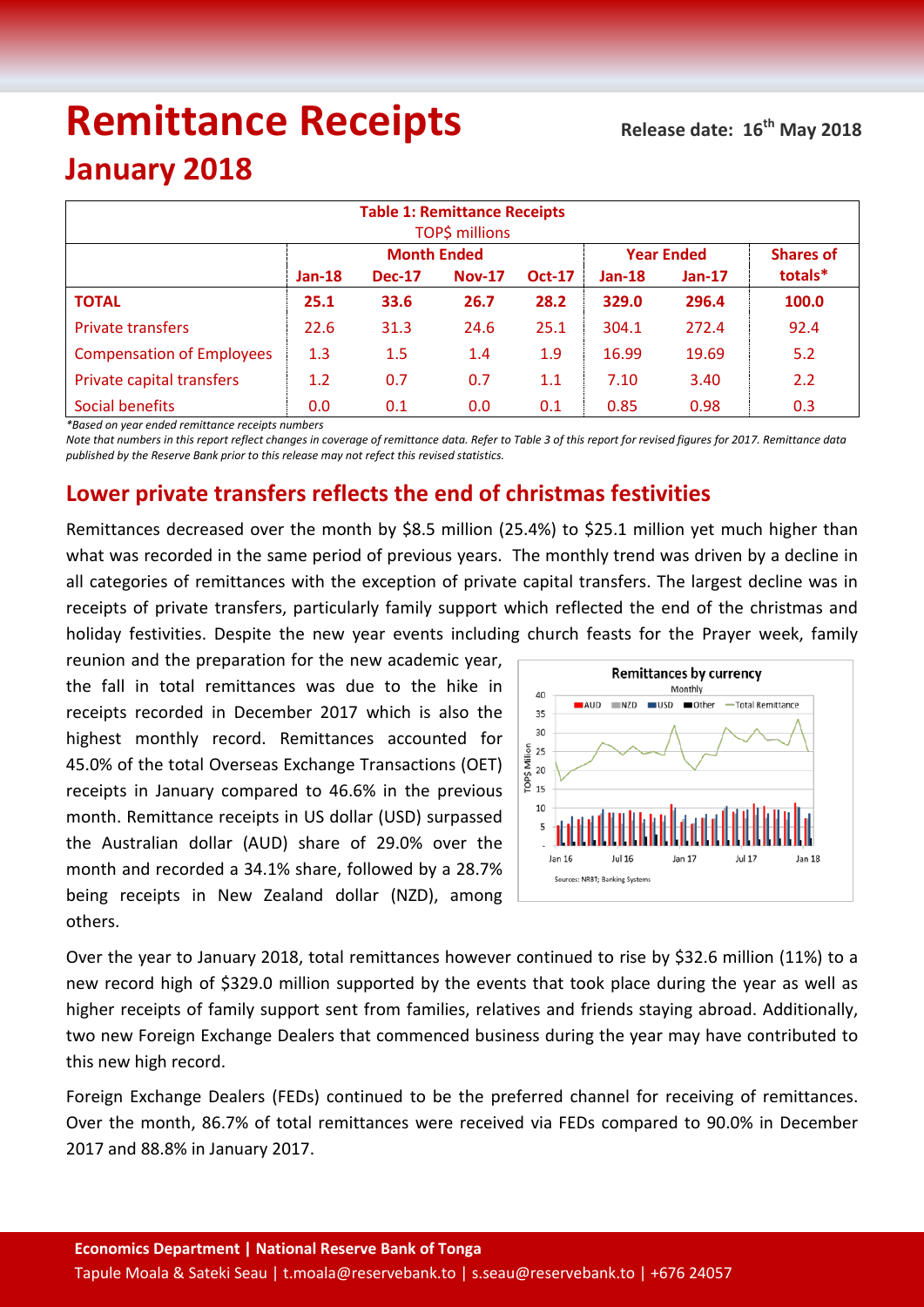#### **Private Transfers**

Total private transfers declined by \$8.8 million (28.0%) to \$22.6 million in January, driven particularly by lower family support receipts as the Christmas and holiday festivities end. This was due to lower receipts for family support received via FEDs. Receipts in AUD decreased the most by \$4.0 million followed by

NZD and USD receipts with a decline of \$3.2 million and \$1.7 million respectively. Receipts of private transfers continued to be the main purpose of remittances which accounted for 90.0% of total remittance receipts and 40.5% of total OET receipts. In year ended terms, the total receipts of private transfers however continued to rise by 12% to \$304.1 million, due mainly to receipts for family support.



#### **Employee Compensation**<sup>[1](#page-1-0)</sup>

Compensation of employees slightly fell by \$0.2 million

(13.3%) to \$1.3 million, which accounted for 5.1% of the total remittances received over the month. This was driven by a \$0.27 million fall in wages and salaries which was partially offset by a \$0.07 million rise in receipts from seasonal workers abroad. In year ended terms, receipts for compensation of employees also declined by \$2.7 million (13.7%), due to a fall in the receipts from seasonal workers abroad.

#### **Private capital transfers & Social benefits**

Total receipts for social benefits declined by \$0.01 million whilst receipts for private capital transfers rose by \$0.5 million over the month. In addition, private capital transfers and social benefits receipts accounted for 4.7% and 0.2% respectively of the total remittance receipts in January 2018. Over the year, private capital transfers rose by \$3.7 million whereas social benefits declined by \$0.1 million.

#### **Outlook**

Remittance receipts are anticipated to continue to decline in the following months as the christmas and holiday season has ended. In year ended terms, the Reserve Bank is expecting higher receipts of remittances. The Reserve Bank will continue to closely monitor the remittance receipts given it is the largest source of foreign exchange inflow for the economy.

**Economics Department | National Reserve Bank of Tonga** Tapule Moala & Sateki Seau | t.moala@reservebank.to | s.seau@reservebank.to | +676 24057

<span id="page-1-0"></span>Employee compensation is the sum of wages and salaries from the seasonal workers abroad, Tongan residents working short term overseas, and resident employees serving foreign organizations.